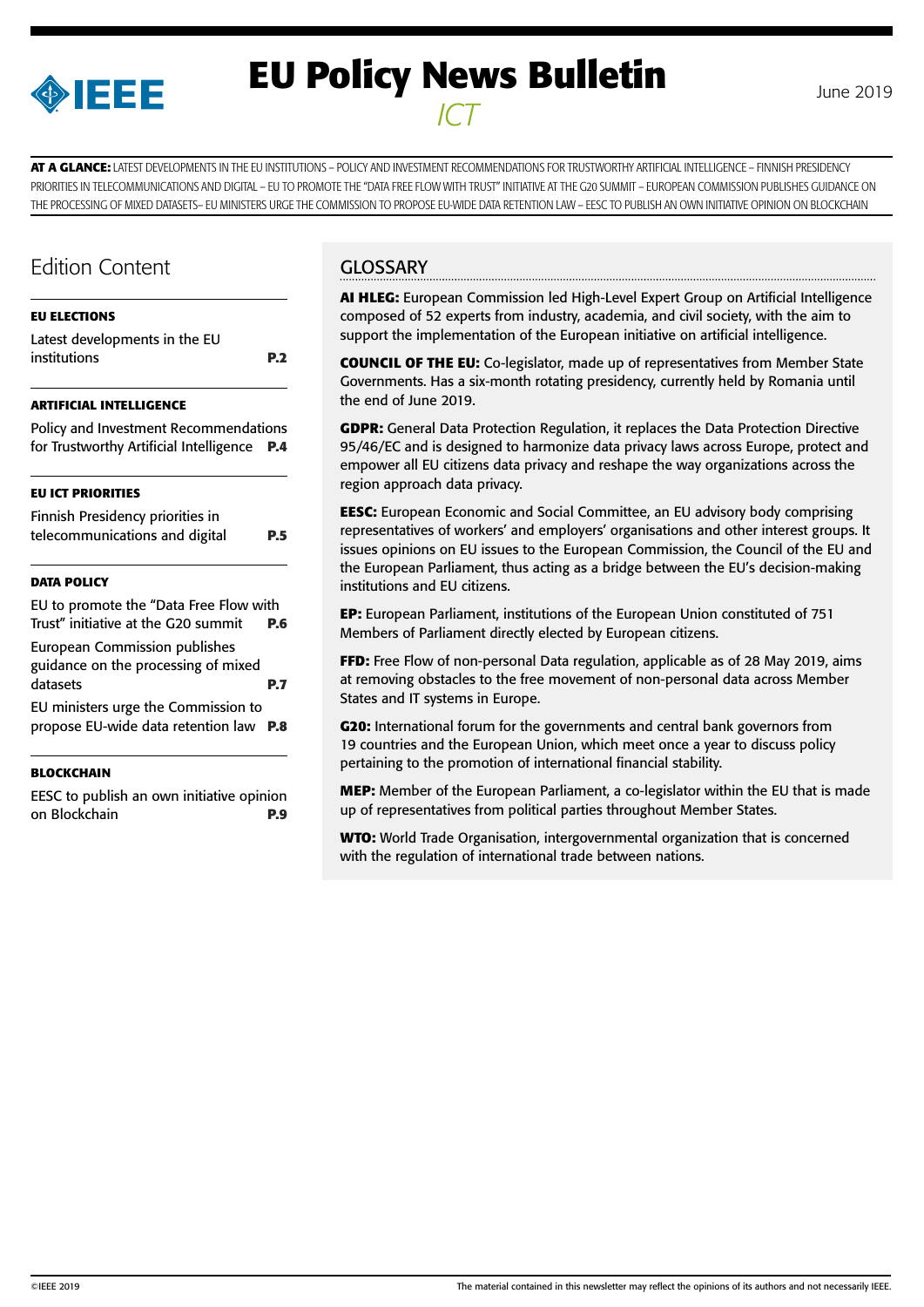#### <span id="page-1-0"></span>**EU ELECTIONS**

Latest developments in the EU institutions **P.2**

#### **[ARTIFICIAL INTELLIGENCE](#page-3-0)**

[Policy and Investment Recommendations](#page-3-0) [for Trustworthy Artificial Intelligence](#page-3-0) **P.4**

#### **[EU ICT PRIORITIES](#page-4-0)**

[Finnish Presidency priorities in](#page-4-0)  [telecommunications and digital](#page-4-0) **P.5**

#### **[DATA POLICY](#page-5-0)**

[EU to promote the "Data Free Flow with](#page-5-0)  [Trust" initiative at the G20 summit](#page-5-0) **P.6** [European Commission publishes](#page-6-0)  [guidance on the processing of mixed](#page-6-0) 

[datasets](#page-6-0) **P.7** [EU ministers urge the Commission to](#page-7-0)  [propose EU-wide data retention law](#page-7-0) **P.8**

#### **[BLOCKCHAIN](#page-8-0)**

[EESC to publish an own initiative opinion](#page-8-0) [on Blockchain](#page-8-0) **P.9**

#### EU ELECTIONS

# **Latest developments in the EU institutions**



In the aftermath of the EU elections, the European Parliament (EP) still needs to publish the names of the elected Members of Parliament (MEPs). It will only publish the official list of new MEPs once it has received all names from all national authorities, which can submit names right up to 1 July 2019. Therefore, no official list is expected before the first EP plenary session on 2 July 2019.

Moreover, the decision on the new Commission President was postponed to 30 June 2019. Since no agreement was found during the European Council of 20-21 June 2019, EU leaders will reconvene on 30 June 2019 to try and reach agreement on a nominee for Commission President and other top EU jobs. Many of the key leaders will be at the G20 in Japan on 28-29 June 2019 and talks are likely to continue there. There is pressure to find some agreement on the package of top EU jobs by the start of July 2019 as the EP is due to elect its President, which is part of the package, on 2 July 2019.

While EU leaders could not agree on who will lead the EU, they did adopt the new [priorities](https://www.consilium.europa.eu/media/39914/a-new-strategic-agenda-2019-2024.pdf) that provide the overall framework and direction to guide the work of the EU institutions over the next 5 years. It focuses on the following four main priorities and how to deliver them: protecting citizens and freedoms; developing a strong and vibrant economic base; building a climate-neutral, green, fair and social Europe; promoting European interests and values on the global stage.

Finally, all the main EU political groups have now elected their leader:

**European People's Party (EPP)** with 182 MEPs: Manfred Weber (Germany) was re-elected unopposed and continues to have the support of the EPP group and EPP leaders to be Commission president.

**Progressive Alliance of Socialists and Democrats (S&D)** with 153 MEPs: Iratxe Garcia (Spain) was elected leader unopposed following the withdrawal of current President Udo Bullmann (Germany), signalling the leading role of the Spanish delegation in the S&D. Former Chair of the Women's Rights Committee, she put gender equality, social justice and the environment at the heart of her campaign.

**Renew Europe (RE)** with 108 MEPs: Dacian Ciolos (Romania) elected leader, beating Sophie In t'Veld (Netherlands) by 65 votes to 41. He is a former Romanian Prime Minister, Agriculture Commissioner and his new Plus party is pro-European and anti-corruption. Renew Europe replaces the former Alliance of Liberals and

content, or would like to know more about IEEE's European Public Policy activities, please contact [eppc@ieee.org](mailto:eppc%40ieee.org?subject=). Thank you

If you have any suggestions for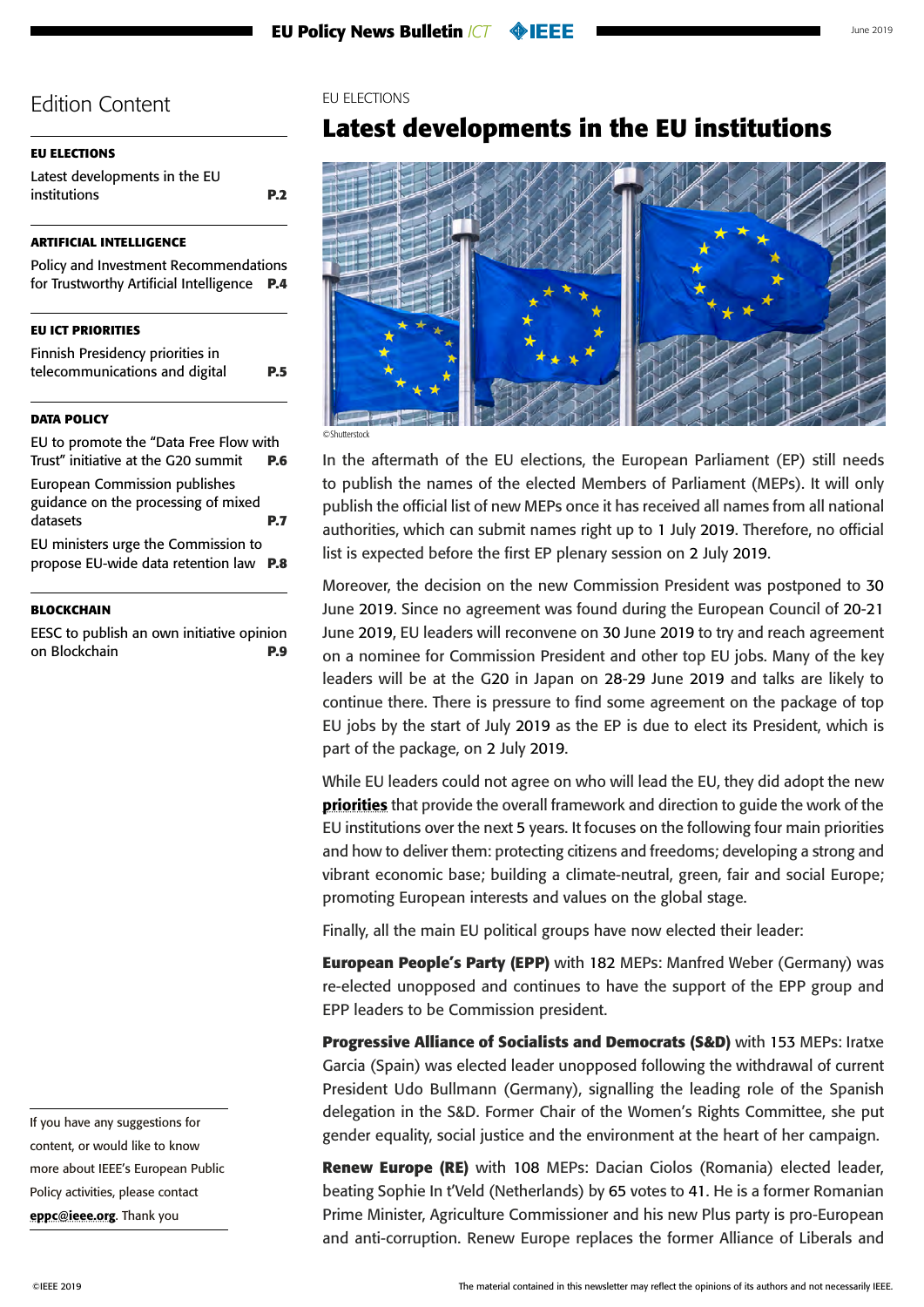#### **EU Policy News Bulletin** *ICT* **O**IEEE

### Edition Content

| <b>EU ELECTIONS</b>                           |     |
|-----------------------------------------------|-----|
| Latest developments in the EU<br>institutions | P.2 |
|                                               |     |

#### **[ARTIFICIAL INTELLIGENCE](#page-3-0)**

[Policy and Investment Recommendations](#page-3-0) [for Trustworthy Artificial Intelligence](#page-3-0) **P.4**

#### **[EU ICT PRIORITIES](#page-4-0)**

| Finnish Presidency priorities in |            |
|----------------------------------|------------|
| telecommunications and digital   | <b>P.5</b> |

#### **[DATA POLICY](#page-5-0)**

[EU to promote the "Data Free Flow with](#page-5-0)  [Trust" initiative at the G20 summit](#page-5-0) **P.6** [European Commission publishes](#page-6-0) 

[guidance on the processing of mixed](#page-6-0)  [datasets](#page-6-0) **P.7** [EU ministers urge the Commission to](#page-7-0)  [propose EU-wide data retention law](#page-7-0) **P.8**

#### **[BLOCKCHAIN](#page-8-0)**

[EESC to publish an own initiative opinion](#page-8-0) [on Blockchain](#page-8-0) **P.9** Democrats for Europe group (ALDE).

**Greens–European Free Alliance** with 75 MEPs: Ska Keller (Germany) and Philippe Lamberts (Belgium) were re-elected as co-presidents.

**Identity & Democracy (ID)** with 73 MEPs: Marco Zanni (Italy) from the Lega was elected Chairman, with Nicolas Bay (France) from Rassemblement National as deputy. ID replaces the former far-right ENF group.

**European Conservatives and Reformists (ECR)** with 63 MEPs: Ryszard Legutko (Poland) and Raffaele Fitto (Italy) elected as co-leaders. Jan Zahradil (Czech Republic), who ran as their candidate for Commission President, will now be their candidate for President of the European Parliament.

**(Source: European Council & Interel)**

more about IEEE's European Public

Policy activities, please contact

[eppc@ieee.org](mailto:eppc%40ieee.org?subject=). Thank you

If you have any suggestions for

content, or would like to know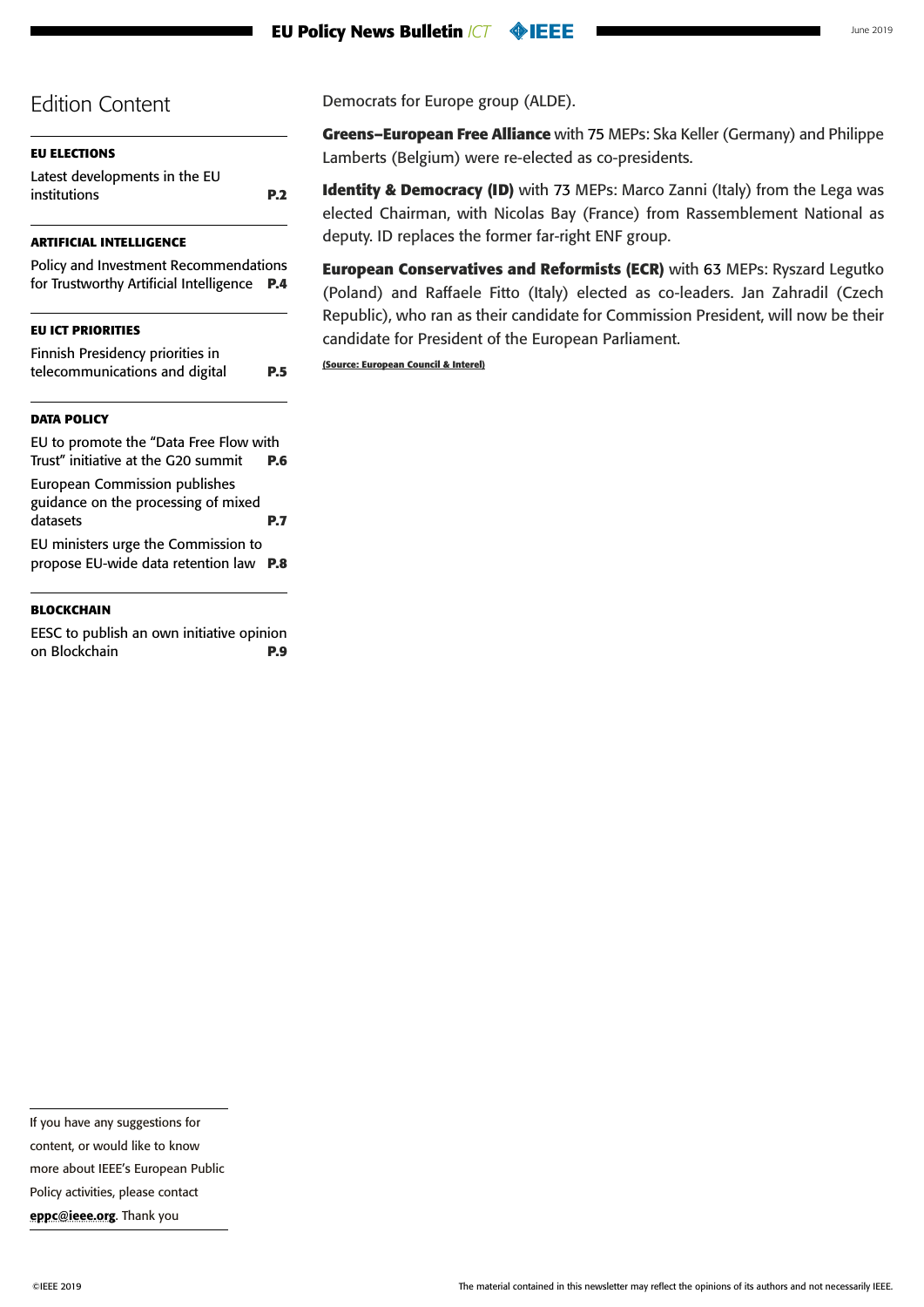### <span id="page-3-0"></span>**[EU ELECTIONS](#page-1-0)**

[Latest developments in the EU](#page-1-0)  [institutions](#page-1-0) **P.2**

### **ARTIFICIAL INTELLIGENCE**

Policy and Investment Recommendations for Trustworthy Artificial Intelligence **P.4**

### **[EU ICT PRIORITIES](#page-4-0)**

[Finnish Presidency priorities in](#page-4-0)  [telecommunications and digital](#page-4-0) **P.5**

#### **[DATA POLICY](#page-5-0)**

[EU to promote the "Data Free Flow with](#page-5-0)  [Trust" initiative at the G20 summit](#page-5-0) **P.6** [European Commission publishes](#page-6-0)  [guidance on the processing of mixed](#page-6-0)  [datasets](#page-6-0) **P.7** [EU ministers urge the Commission to](#page-7-0) 

[propose EU-wide data retention law](#page-7-0) **P.8**

#### **[BLOCKCHAIN](#page-8-0)**

[EESC to publish an own initiative opinion](#page-8-0) [on Blockchain](#page-8-0) **P.9**

#### ARTIFICIAL INTELLIGENCE

# **Policy and Investment Recommendations for Trustworthy Artificial Intelligence**



©Shutterstock

The European Commission High Level Expert Group on Artificial Intelligence (AI HLEG) is expected to publish its policy and investment recommendations for trustworthy AI at the end of June 2019, but a **[leaked version](https://www.politico.eu/wp-content/uploads/2019/06/POLITICO-draft-confidential-AI-policy-recommendations-June-2019.pdf?utm_source=POLITICO.EU&utm_campaign=5060805899-EMAIL_CAMPAIGN_2019_06_19_01_48&utm_medium=email&utm_term=0_10959edeb5-5060805899-190351733)** has already been circulated in the press. The report proposes a risk-based governance approach to AI and the creation of a Single European Market for Trustworthy AI, taking up a tailored approach to the AI landscape. The report makes 33 recommendations to guide Trustworthy AI towards sustainability, growth, competitiveness and inclusion, at the same time "empowering, benefitting and protecting human beings". The recommendations focus on four areas: Humans and society at large; Private sector; Public sector; and Research and academia, while also addressing the main enablers needed to facilitate those impacts: availability of data and infrastructure; skills and education; appropriate governance and regulation; funding and investment.

In terms of regulation, the AI HLEG recommends an EU approach on AI to be risk-based. A precautionary principle should be employed for AI applications generating unacceptable risks or posing threats of substantial harm. Moreover, regulation should not be unnecessarily prescriptive, adopting a principle-based approach instead. The European Commission is recommended to undertake a mapping and evaluation exercise of all existing EU laws relevant to AI. This should be done either via an inter-service group or via the Secretariat-General to avoid siloed thinking. For civil liability and accountability, it would be necessary to include traceability and reporting requirements to facilitate auditing and ex-ante oversight of AI systems before deployment. For consumer rules, consideration must be given to safeguards against deceptive or manipulative behaviour by AI and whether a mandatory consumer protection impact assessment is necessary. For competition rules, consideration must be given to incumbency advantages when assessing market power. Finally, the EU should refrain from establishing legal personality for AI systems.

**(Source: European Commission High Level Expert Group on Artificial Intelligence)**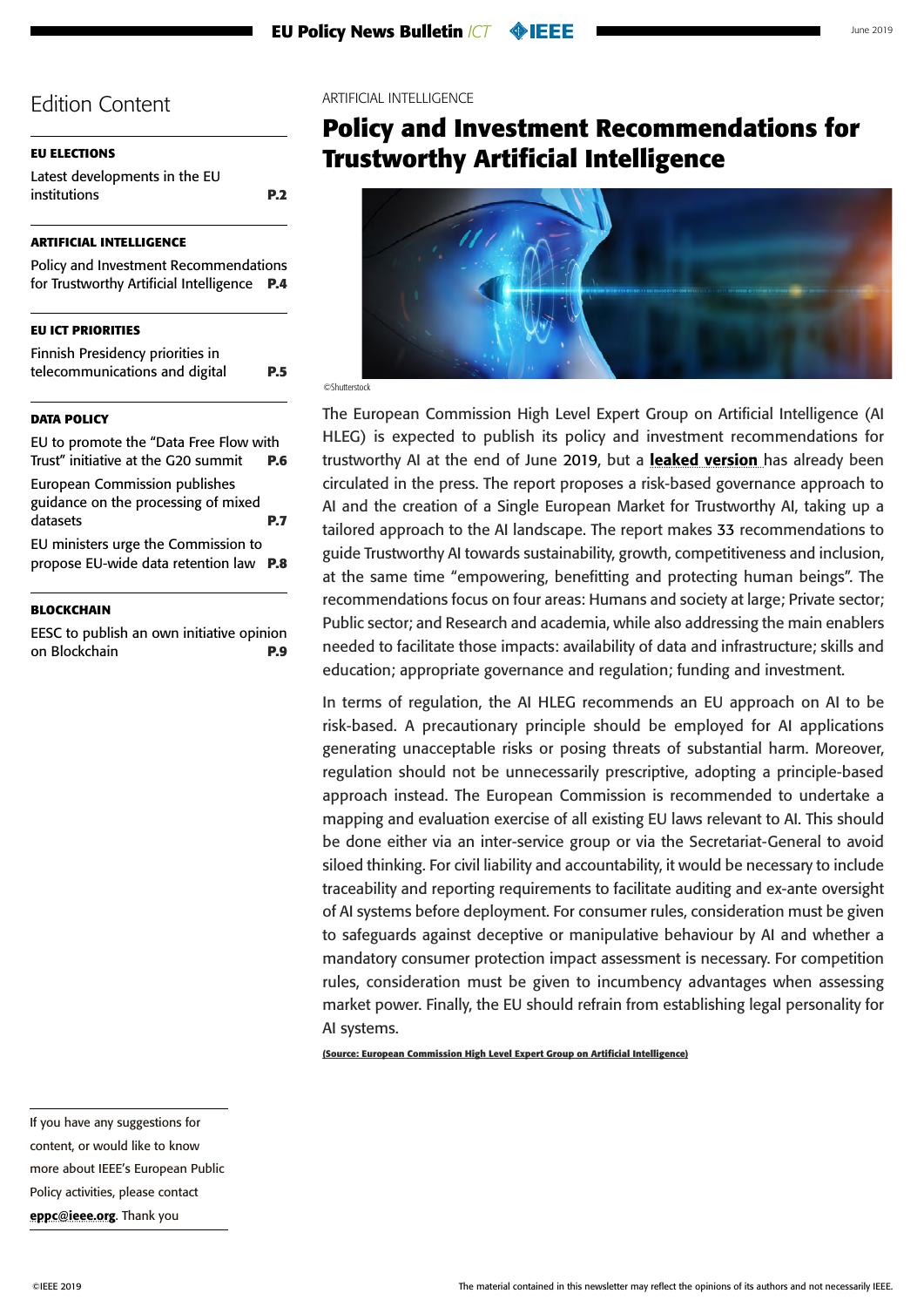### <span id="page-4-0"></span>**[EU ELECTIONS](#page-1-0)**

[Latest developments in the EU](#page-1-0)  [institutions](#page-1-0) **P.2**

### **[ARTIFICIAL INTELLIGENCE](#page-3-0)**

| Policy and Investment Recommendations       |  |
|---------------------------------------------|--|
| for Trustworthy Artificial Intelligence P.4 |  |

### **EU ICT PRIORITIES**

Finnish Presidency priorities in telecommunications and digital **P.5**

### **[DATA POLICY](#page-5-0)**

[EU to promote the "Data Free Flow with](#page-5-0)  [Trust" initiative at the G20 summit](#page-5-0) **P.6**

[European Commission publishes](#page-6-0)  [guidance on the processing of mixed](#page-6-0)  [datasets](#page-6-0) **P.7** [EU ministers urge the Commission to](#page-7-0) 

[propose EU-wide data retention law](#page-7-0) **P.8**

#### **[BLOCKCHAIN](#page-8-0)**

[EESC to publish an own initiative opinion](#page-8-0) [on Blockchain](#page-8-0) **P.9**

#### EU ICT PRIORITIES

# **Finnish Presidency priorities in telecommunications and digital**



© ©Shutterstock

Since Finland will take over the rotating Presidency of the Council of the EU starting from July 2019, it already gave an informal preview of the country's priorities in the area of telecommunications and digital, which should be published at the end of June 2019.

The first priority is the mainstreaming and strengthening of digitalization, as an integral element of the European Single Market. Secondly, there should be better availability and use of data, based on free flow of data and through a human centric approach. The aim is for the EU to become a significant developer of AI, as well as a forerunner and a role model in AI ethics. Moreover, Finland emphasizes on the need to build trust, inclusion and skills in digitalizing societies. Finally, sustainable growth and security are considered key in the telecommunications and digital area.

In terms of non-legislative initiatives, data policy will be a priority for Finland. The Presidency will prepare a discussion paper on principles of data policy, will hold a High Level conference on the data economy on 25-26 November 2019 in Helsinki and will develop Council Conclusions on the regulation of data in the six coming months.

**(Source: Interel)** 

If you have any suggestions for

content, or would like to know

more about IEEE's European Public

Policy activities, please contact

[eppc@ieee.org](mailto:eppc%40ieee.org?subject=). Thank you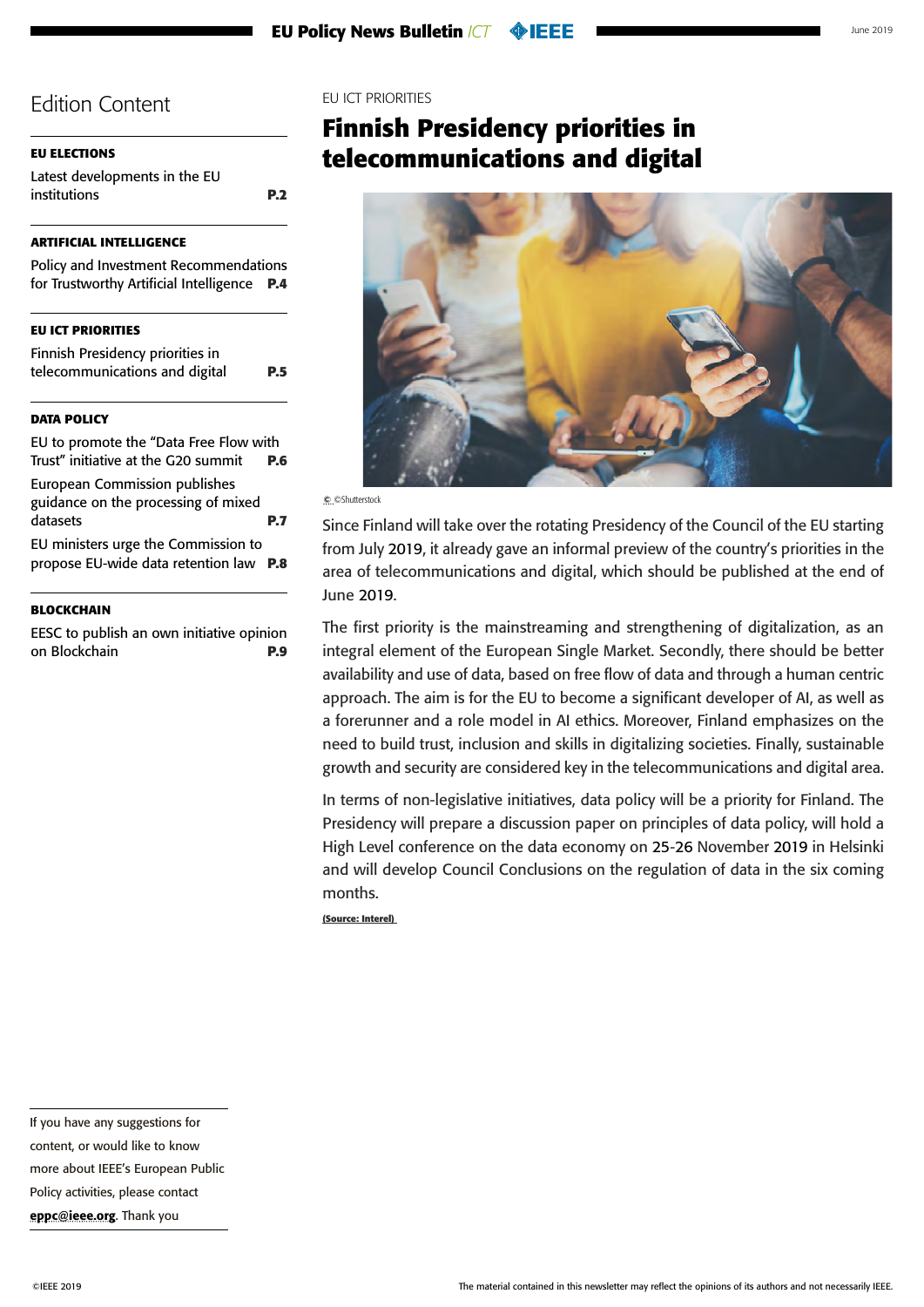### <span id="page-5-0"></span>**[EU ELECTIONS](#page-1-0)**

[Latest developments in the EU](#page-1-0)  [institutions](#page-1-0) **P.2**

### **[ARTIFICIAL INTELLIGENCE](#page-3-0)**

[Policy and Investment Recommendations](#page-3-0) [for Trustworthy Artificial Intelligence](#page-3-0) **P.4**

### **[EU ICT PRIORITIES](#page-4-0)**

[Finnish Presidency priorities in](#page-4-0)  [telecommunications and digital](#page-4-0) **P.5**

### **DATA POLICY**

EU to promote the "Data Free Flow with Trust" initiative at the G20 summit **P.6** [European Commission publishes](#page-6-0) 

[guidance on the processing of mixed](#page-6-0)  [datasets](#page-6-0) **P.7** [EU ministers urge the Commission to](#page-7-0) 

[propose EU-wide data retention law](#page-7-0) **P.8**

#### **[BLOCKCHAIN](#page-8-0)**

[EESC to publish an own initiative opinion](#page-8-0) [on Blockchain](#page-8-0) **P.9** DATA POLICY

# **EU to promote the "Data Free Flow with Trust" initiative at the G20 summit**



© ©Shutterstock

Global data management is expected to feature prominently on the agenda of the upcoming G20 summit, to take place on 28-29 June 2019, with the EU and Japan taking this opportunity to promote an international regime governing the use and protection of corporate data as it flows across borders.

At the 26th EU-Japan Summit held in April 2019, Commission President Juncker [expressed](https://ec.europa.eu/commission/news/president-juncker-26th-eu-japan-summit-2019-apr-25_en) EU support for the "Data Free Flow with Trust" initiative, unveiled by Japan Prime Minister Shinzo Abe in January 2019, which would create economic zones enabling the free flow of non-personal data between countries with high levels of data protection. The Commission and Japan also agreed to work together on international initiatives on data protection.

Japan is hoping to reach an agreement in principle at the G20 summit with a view to launching negotiations on global data management at the World Trade Organisation (WTO) level, in the framework of the "Osaka Track", a new track aimed to provide political impetus to international discussions on data management, focusing in particular on e-commerce. The Osaka Track aims to balance competing demands: the need to protect intellectual property, data protection and national security on the one hand, while enabling the free flow of non-personal data on the other hand. EU Commissioner Juncker supported the launching of the Osaka Track at the G20 summit, saying the Commission will play an active role in these initial talks on data management.

The EU would like to use the G20 summit to promote its model of data management globally, either have it replicated or at least in part reflected in other countries' legal systems. The EU will thus likely urge third countries to adopt a data management model similar to the EU's own regime, building on its success of getting Japan and Argentina adopting the EU privacy standards.

**(Source: European Commission)**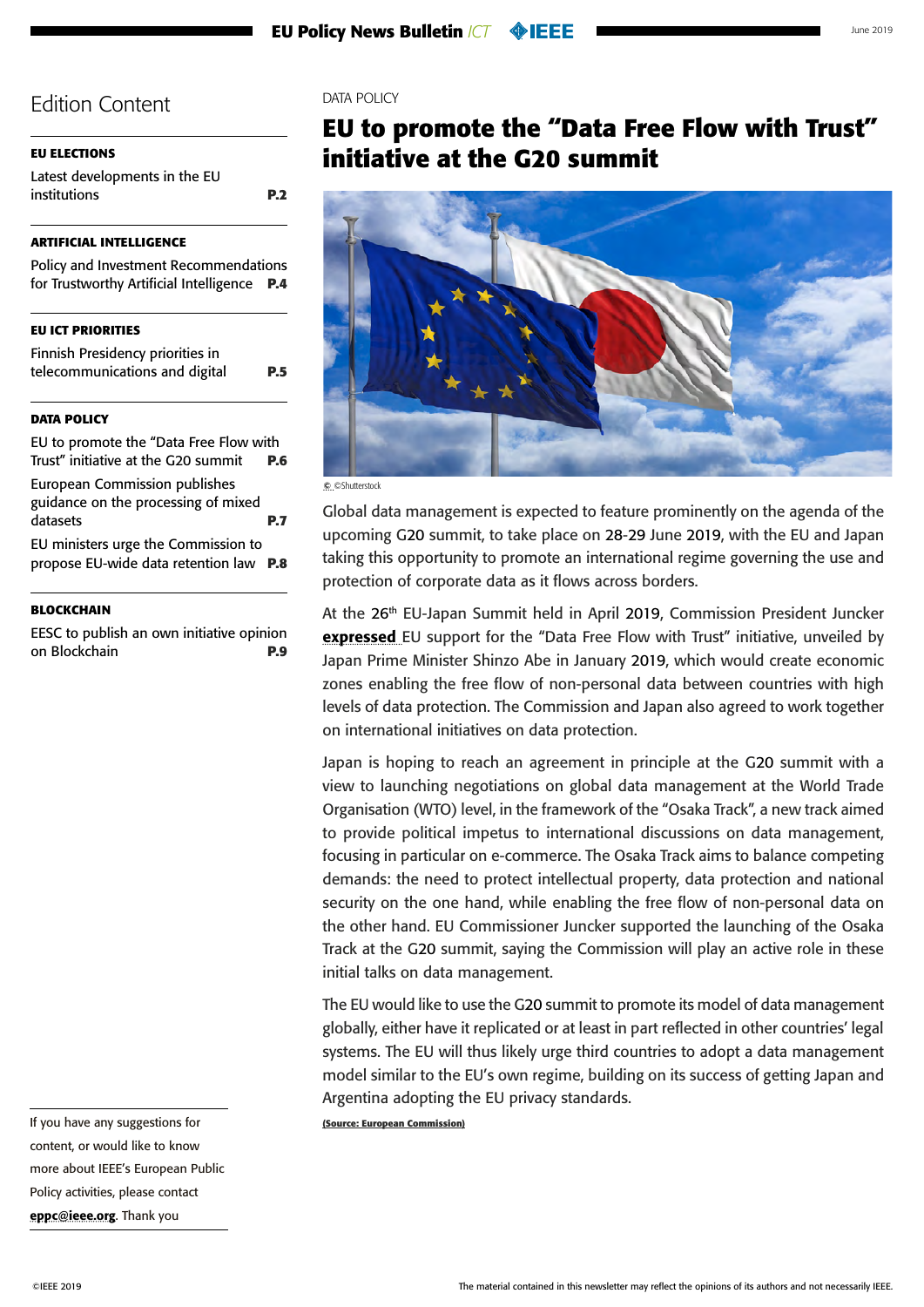#### <span id="page-6-0"></span>**[EU ELECTIONS](#page-1-0)**

[Latest developments in the EU](#page-1-0)  [institutions](#page-1-0) **P.2**

#### **[ARTIFICIAL INTELLIGENCE](#page-3-0)**

[Policy and Investment Recommendations](#page-3-0) [for Trustworthy Artificial Intelligence](#page-3-0) **P.4**

#### **[EU ICT PRIORITIES](#page-4-0)**

[Finnish Presidency priorities in](#page-4-0)  [telecommunications and digital](#page-4-0) **P.5**

### **[DATA POLICY](#page-5-0)**

[EU to promote the "Data Free Flow with](#page-5-0)  [Trust" initiative at the G20 summit](#page-5-0) **P.6**

European Commission publishes guidance on the processing of mixed datasets **P.7** [EU ministers urge the Commission to](#page-7-0) 

[propose EU-wide data retention law](#page-7-0) **P.8**

#### **[BLOCKCHAIN](#page-8-0)**

[EESC to publish an own initiative opinion](#page-8-0) [on Blockchain](#page-8-0) **P.9**

# **European Commission publishes guidance on the processing of mixed datasets**



#### ©Shutterstock

The European Commission published on 29 May 2019 a practical [guidance](https://eur-lex.europa.eu/legal-content/EN/TXT/PDF/?uri=COM:2019:250:FIN&from=EN) for business on how to process mixed datasets of both personal and non-personal data, as required by the [free flow of non-personal data regulation](https://eur-lex.europa.eu/legal-content/EN/TXT/PDF/?uri=CELEX:32018R1807&from=EN), which is part of the Digital Single Market strategy and entered into application on 28 May 2019.

This guidance aims to give full clarity on how the free flow of non-personal data regulation (FFD) interacts with the **[GDPR](https://eur-lex.europa.eu/legal-content/EN/TXT/PDF/?uri=CELEX:02016R0679-20160504&from=EN)**, which entered into application on in May 2018. The Commission's guidance explains the concepts of personal and non-personal data, including mixed datasets; lists the principles of free movement of data and the prevention of data localisation requirements under both, the GDPR and the FFD; and covers the notion of data portability under the FFD. The guidance also includes the self-regulatory requirements set out in the two Regulations.

By 29 November 2022, the Commission must submit an evaluation report on the implementation of the FFD regulation, in particular in respect to: (i) mixed data sets in light of market and technological developments which, according to the Commission, might expand the possibilities for deanonymizing data; and (ii) the development and effective implementation of CoC on data porting and switching of cloud service providers, as well as the effective provision of information by cloud service providers.

**(Source: European Commission)**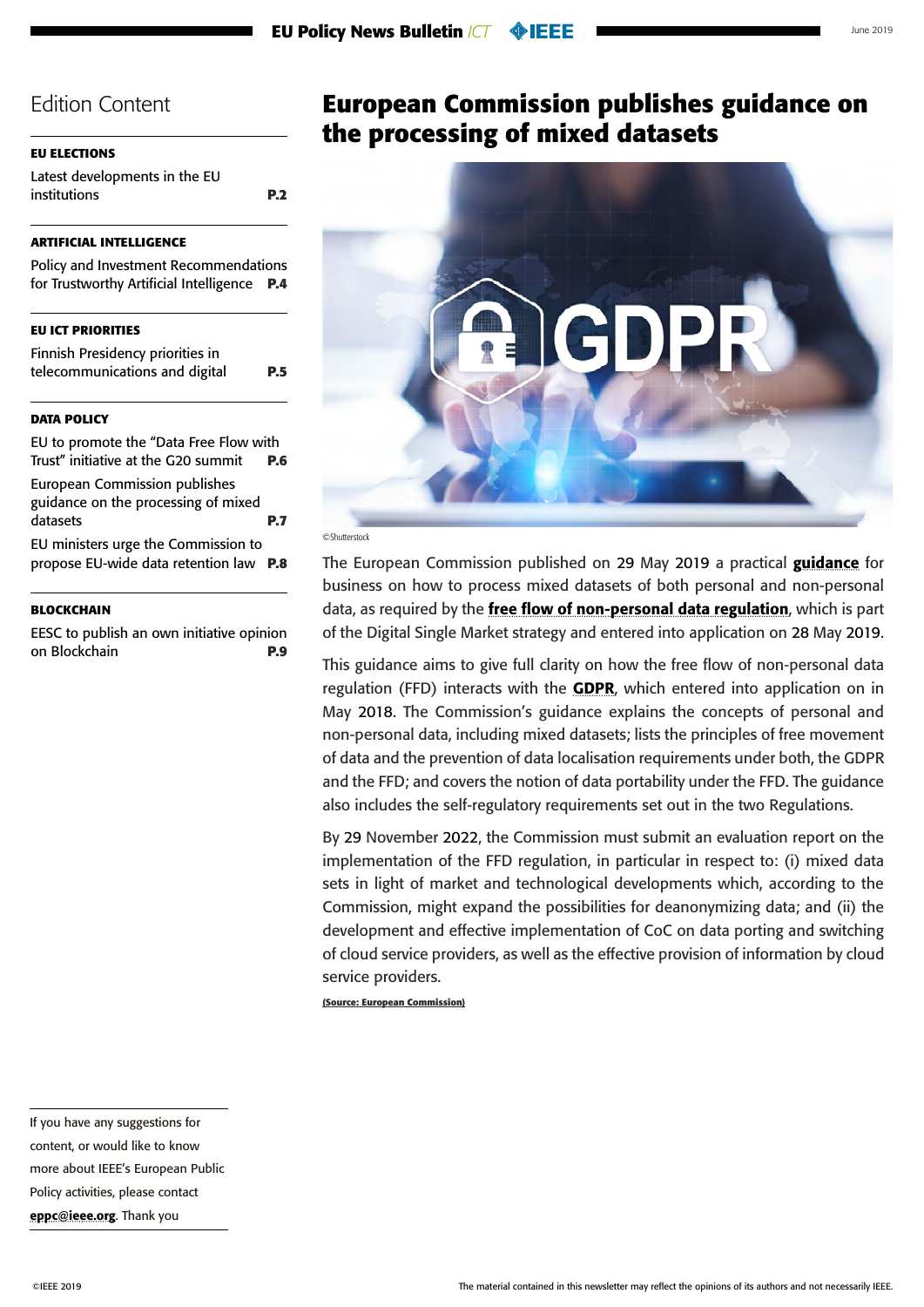<span id="page-7-0"></span>

[Latest developments in the EU](#page-1-0)  [institutions](#page-1-0) **P.2**

#### **[ARTIFICIAL INTELLIGENCE](#page-3-0)**

[Policy and Investment Recommendations](#page-3-0) [for Trustworthy Artificial Intelligence](#page-3-0) **P.4**

#### **[EU ICT PRIORITIES](#page-4-0)**

| Finnish Presidency priorities in |            |
|----------------------------------|------------|
| telecommunications and digital   | <b>P.5</b> |

#### **[DATA POLICY](#page-5-0)**

[EU to promote the "Data Free Flow with](#page-5-0)  [Trust" initiative at the G20 summit](#page-5-0) **P.6** [European Commission publishes](#page-6-0)  [guidance on the processing of mixed](#page-6-0)  [datasets](#page-6-0) **P.7** EU ministers urge the Commission to propose EU-wide data retention law **P.8**

**[BLOCKCHAIN](#page-8-0)**

[EESC to publish an own initiative opinion](#page-8-0) [on Blockchain](#page-8-0) **P.9**

# **EU ministers urge the Commission to propose EU-wide data retention law**

In the **[Conclusions](http://data.consilium.europa.eu/doc/document/ST-9663-2019-INIT/en/pdf)** of the Council of the EU on Retention of Data for the Purpose of Fighting Crime, EU justice ministers noted that data retention is an essential tool for investigating serious crime efficiently, but one whose use should be guided by the need to protect fundamental rights and freedoms.

Therefore, the Council of the EU asked the European Commission, on 6 June 2019, to carry out a comprehensive study on "possible solutions for retaining [electronic communication] data, including the consideration of a future legislative initiative" in the area.

This exercise should include the collection of information on the need for data retention obligations for fighting crime, as well as targeted consultations with EU countries and relevant stakeholders on the matter. The Commission should report back to EU ministers by the end of 2019.

EU countries argue that data retention, which require telecom operators and other service providers to store large amounts of their users' personal data for a long period of time, is an essential tool for investigating serious crimes effectively. The police and prosecutors have long claimed that they need the historic records of electronic communications to conduct investigations, as recently underlined by Belgian investigative judge Philippe Van Linthout who pointed out that "nine out of 10 cases can't be solved without access to data".

Conversely, privacy activists and several MEPs are worried that a strict data retention regime would enable mass surveillance of EU citizens, while the private sector is concerned about the high costs associated with such a regime. "The data retention zombie is back. Blanket and indiscriminate telecommunications is the most privacy invasive instrument and the least popular surveillance measure that was ever adopted by the EU", recently [said](https://www.patrick-breyer.de/?p=588755&utm_source=POLITICO.EU&utm_campaign=d0f02080f2-EMAIL_CAMPAIGN_2019_06_06_01_29&utm_medium=email&utm_term=0_10959edeb5-d0f02080f2-190351733) newly-elected German Pirate MEP Patrick Beyer, who fought against data retention before German courts.

In urging the Commission to propose EU-wide data retention law, EU ministers seek to revive the 2006 [Data Retention Directive](https://en.wikipedia.org/wiki/Data_Retention_Directive) which was struck down by the European Court of Justice (ECJ) in 2014 in the **[Digital Ireland Rights case](https://curia.europa.eu/jcms/upload/docs/application/pdf/2014-04/cp140054en.pdf)**. In this case, the ECJ ruled that the Data Retention Directive was seriously interfering with EU citizens' fundamental rights to respect for their private life and to the protection of their personal data and was therefore non-proportionate. In 2016, the ECJ invalidated national data retentions laws in Sweden and the UK, in the [Tele2 case](https://curia.europa.eu/jcms/upload/docs/application/pdf/2016-12/cp160145en.pdf), for imposing a general and indiscriminate obligation on ECS providers to retain traffic and location data of their users. Additionally, the ECJ is due to rule on other data retention cases further to requests for preliminary rulings made by several courts in the UK, France and Belgium.

**(Source: Council of the EU & Interel)**